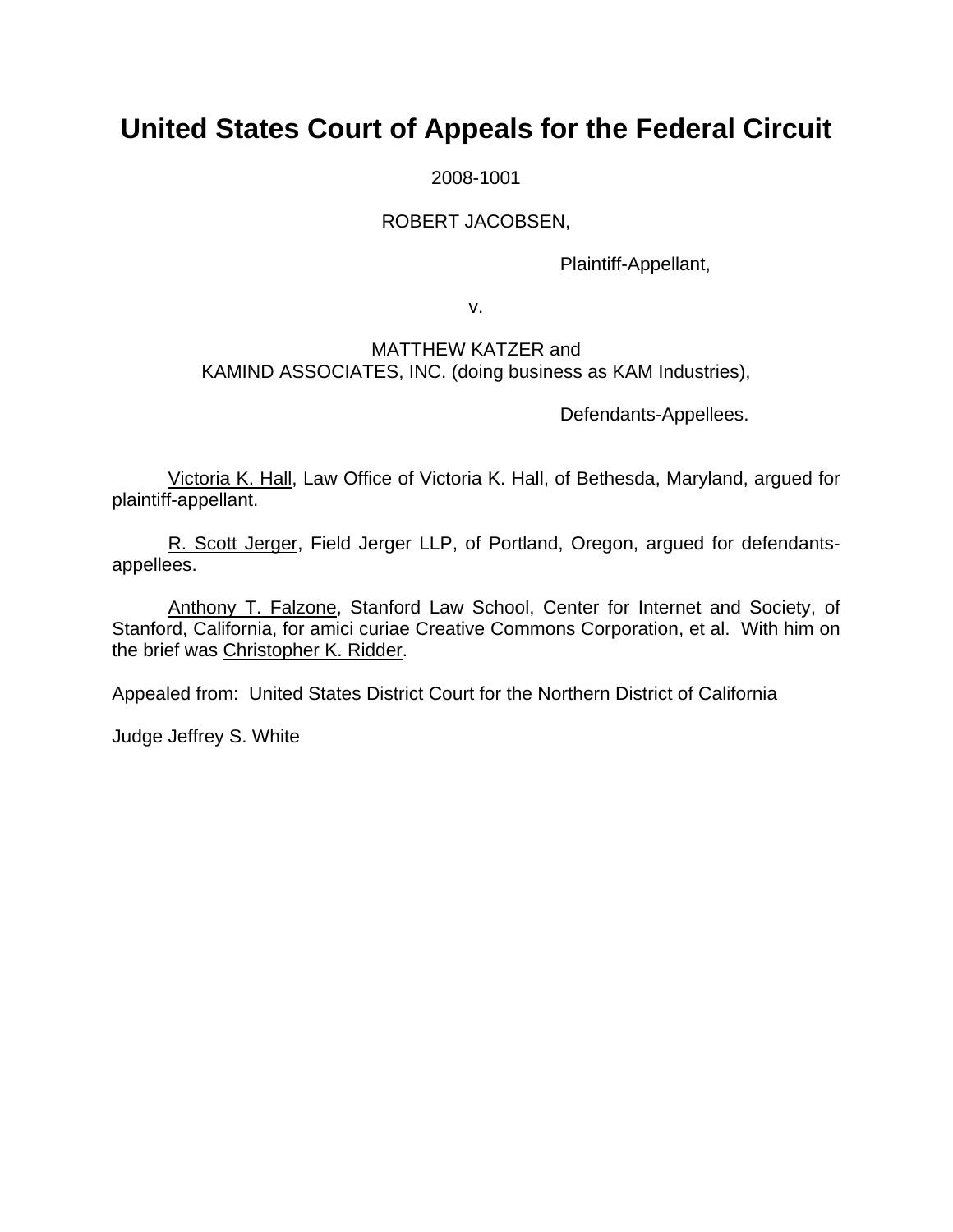# **United States Court of Appeals for the Federal Circuit**

2008-1001

## ROBERT JACOBSEN,

Plaintiff-Appellant,

v.

MATTHEW KATZER and KAMIND ASSOCIATES, INC. (doing business as KAM Industries),

Defendants-Appellees.

Appeal from the United States District Court for the Northern District of California in case no. 06-CV-1905, Judge Jeffrey S. White.

> DECIDED: August 13, 2008 \_\_\_\_\_\_\_\_\_\_\_\_\_\_\_\_\_\_\_\_\_\_\_\_\_\_

> \_\_\_\_\_\_\_\_\_\_\_\_\_\_\_\_\_\_\_\_\_\_\_\_\_\_

Before MICHEL, Chief Judge, PROST, Circuit Judge, and HOCHBERG,<sup>[\\*](#page-1-0)</sup> District Judge. HOCHBERG, District Judge.

We consider here the ability of a copyright holder to dedicate certain work to free public use and yet enforce an "open source" copyright license to control the future distribution and modification of that work. Appellant Robert Jacobsen ("Jacobsen") appeals from an order denying a motion for preliminary injunction. Jacobsen v. Katzer, No. 06-CV-01905 JSW, 2007 WL 2358628 (N.D. Cal. Aug. 17, 2007). Jacobsen holds a copyright to computer programming code. He makes that code available for public download from a

<span id="page-1-0"></span>The Honorable Faith S. Hochberg, District Judge, United States District Court for the District of New Jersey, sitting by designation.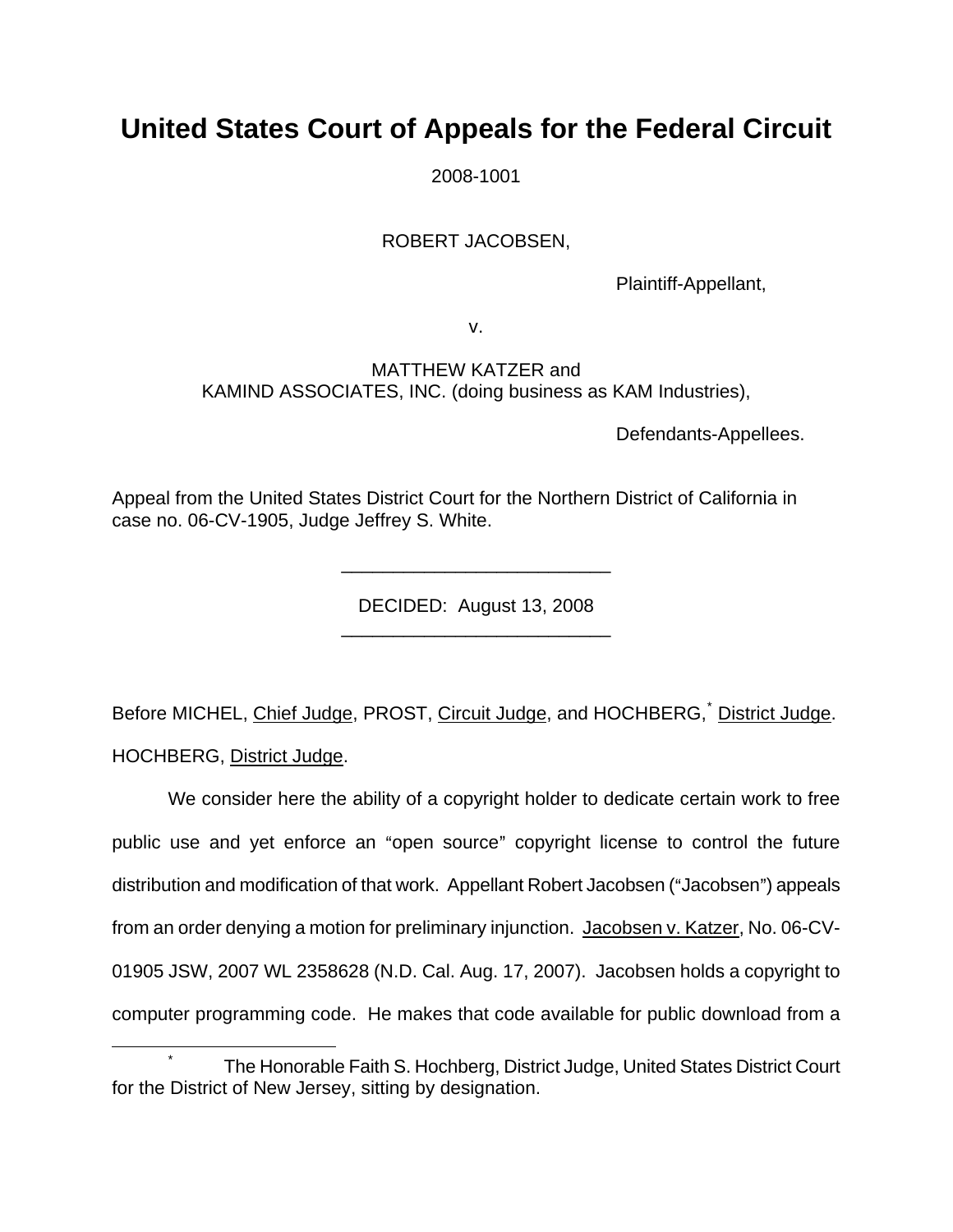website without a financial fee pursuant to the Artistic License, an "open source" or public license. Appellees Matthew Katzer and Kamind Associates, Inc. (collectively "Katzer/Kamind") develop commercial software products for the model train industry and hobbyists. Jacobsen accused Katzer/Kamind of copying certain materials from Jacobsen's website and incorporating them into one of Katzer/Kamind's software packages without following the terms of the Artistic License. Jacobsen brought an action for copyright infringement and moved for a preliminary injunction.

The District Court held that the open source Artistic License created an "intentionally broad" nonexclusive license which was unlimited in scope and thus did not create liability

for copyright infringement. The District Court reasoned:

The plaintiff claimed that by modifying the software the defendant had exceeded the scope of the license and therefore infringed the copyright. Here, however, the JMRI Project license provides that a user may copy the files verbatim or may otherwise modify the material in any way, including as part of a larger, possibly commercial software distribution. The license explicitly gives the users of the material, any member of the public, "the right to use and distribute the [material] in a more-or-less customary fashion, plus the right to make reasonable accommodations." The scope of the nonexclusive license is, therefore, intentionally broad. The condition that the user insert a prominent notice of attribution does not limit the scope of the license. Rather, Defendants' alleged violation of the conditions of the license may have constituted a breach of the nonexclusive license, but does not create liability for copyright infringement where it would not otherwise exist.

Jacobsen, 2007 WL 2358628 at \*7 (internal citations omitted).

On this basis, the District Court denied the motion for a preliminary injunction. We

vacate and remand.

I.

Jacobsen manages an open source software group called Java Model Railroad

Interface ("JMRI"). Through the collective work of many participants, JMRI created a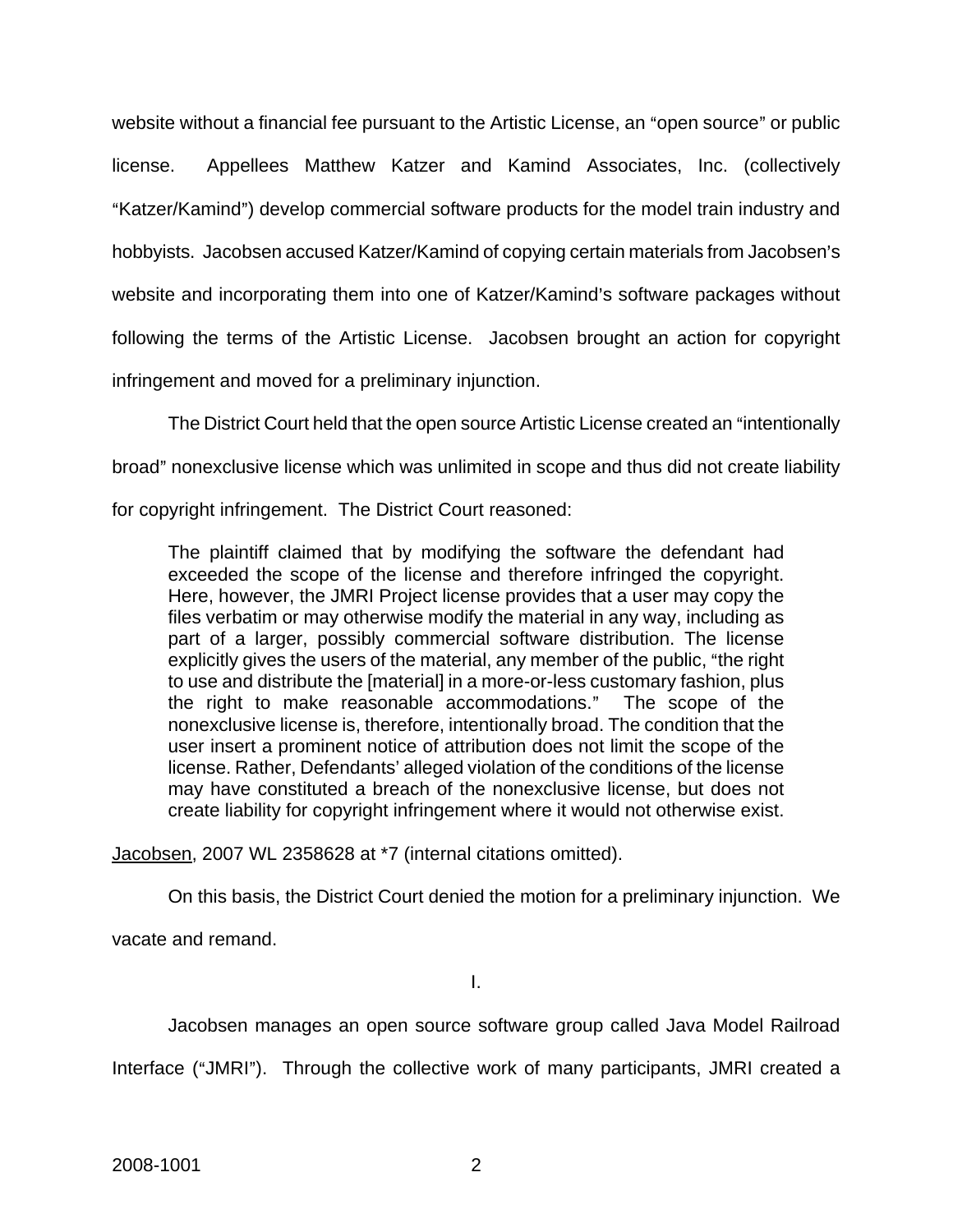computer programming application called DecoderPro, which allows model railroad enthusiasts to use their computers to program the decoder chips that control model trains. DecoderPro files are available for download and use by the public free of charge from an open source incubator website called SourceForge; Jacobsen maintains the JMRI site on SourceForge. The downloadable files contain copyright notices and refer the user to a "COPYING" file, which clearly sets forth the terms of the Artistic License.

Katzer/Kamind offers a competing software product, Decoder Commander, which is also used to program decoder chips. During development of Decoder Commander, one of Katzer/Kamind's predecessors or employees is alleged to have downloaded the decoder definition files from DecoderPro and used portions of these files as part of the Decoder Commander software. The Decoder Commander software files that used DecoderPro definition files did not comply with the terms of the Artistic License. Specifically, the Decoder Commander software did not include (1) the authors' names, (2) JMRI copyright notices, (3) references to the COPYING file, (4) an identification of SourceForge or JMRI as the original source of the definition files, and (5) a description of how the files or computer code had been changed from the original source code. The Decoder Commander software also changed various computer file names of DecoderPro files without providing a reference to the original JMRI files or information on where to get the Standard Version.<sup>[1](#page-3-0)</sup>

<span id="page-3-0"></span><sup>&</sup>lt;sup>1</sup> Katzer/Kamind represents that all potentially infringing activities using any of the disputed material have been voluntarily ceased. The district court held that it could not find as a matter of law that Katzer/Kamind's voluntary termination of allegedly wrongful activity renders the motion for preliminary injunction moot because it could not find as a matter of law that it is absolutely clear that the alleged behavior could not recur. Jacobsen, 2007 WL 2358628 at \*5.We agree that this matter is not moot. See also Adarand Constructors, Inc. v. Slater, 528 U.S. 216, 222 (2000) ("Voluntary cessation of challenged conduct moots a case . . . only if it is absolutely clear that the allegedly wrongful behavior could not reasonably be expected to recur." (emphasis in original)).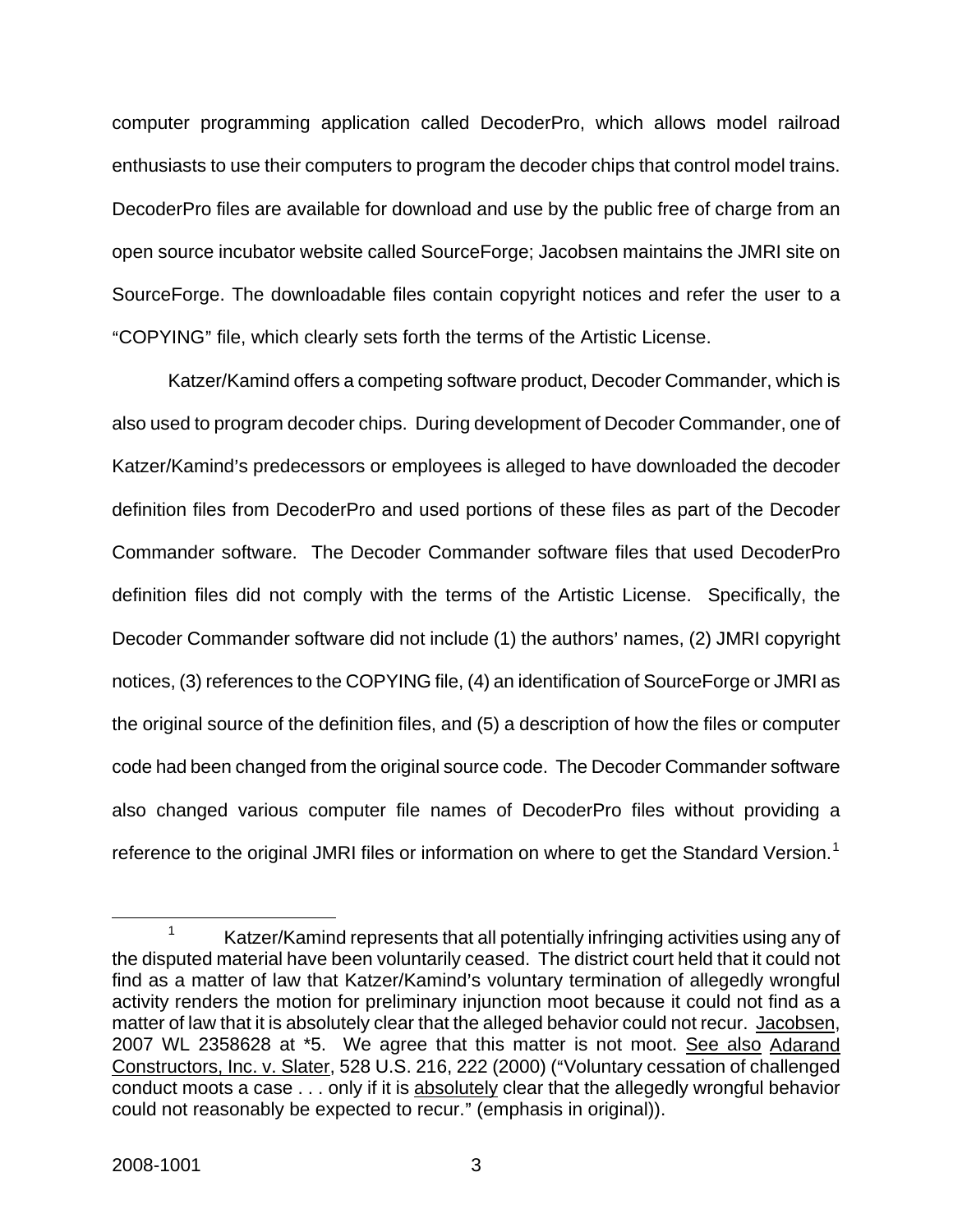Jacobsen moved for a preliminary injunction, arguing that the violation of the terms of the Artistic License constituted copyright infringement and that, under Ninth Circuit law, irreparable harm could be presumed in a copyright infringement case. The District Court reviewed the Artistic License and determined that "Defendants' alleged violation of the conditions of the license may have constituted a breach of the nonexclusive license, but does not create liability for copyright infringement where it would not otherwise exist." Id. at \*7. The District Court found that Jacobsen had a cause of action only for breach of contract, rather than an action for copyright infringement based on a breach of the conditions of the Artistic License. Because a breach of contract creates no presumption of irreparable harm, the District Court denied the motion for a preliminary injunction.

Jacobsen appeals the finding that he does not have a cause of action for copyright infringement. Although an appeal concerning copyright law and not patent law is rare in our Circuit, here we indeed possess appellate jurisdiction. In the district court, Jacobsen's operative complaint against Katzer/Kamind included not only his claim for copyright infringement, but also claims seeking a declaratory judgment that a patent issued to Katzer is not infringed by Jacobsen and is invalid. Therefore the complaint arose in part under the patent laws. See 28 U.S.C. § 2201(a); Golan v. Pingel Enter., 310 F.3d 1360, 1367 (Fed. Cir. 2002) (explaining that "[i]n the context of a complaint seeking a declaration of noninfringement, the action threatened by the declaratory defendant . . . would be an action for patent infringement," and "[s]uch an action clearly arises under the patent laws"). Thus the district court's jurisdiction was based, at least in part, on 28 U.S.C. § 1338(a) as it relates to the patent laws, and we have appellate jurisdiction under 28 U.S.C. § 1292(c)(1). See 28 U.S.C. § 1338(a) ("The district courts shall have original jurisdiction of any civil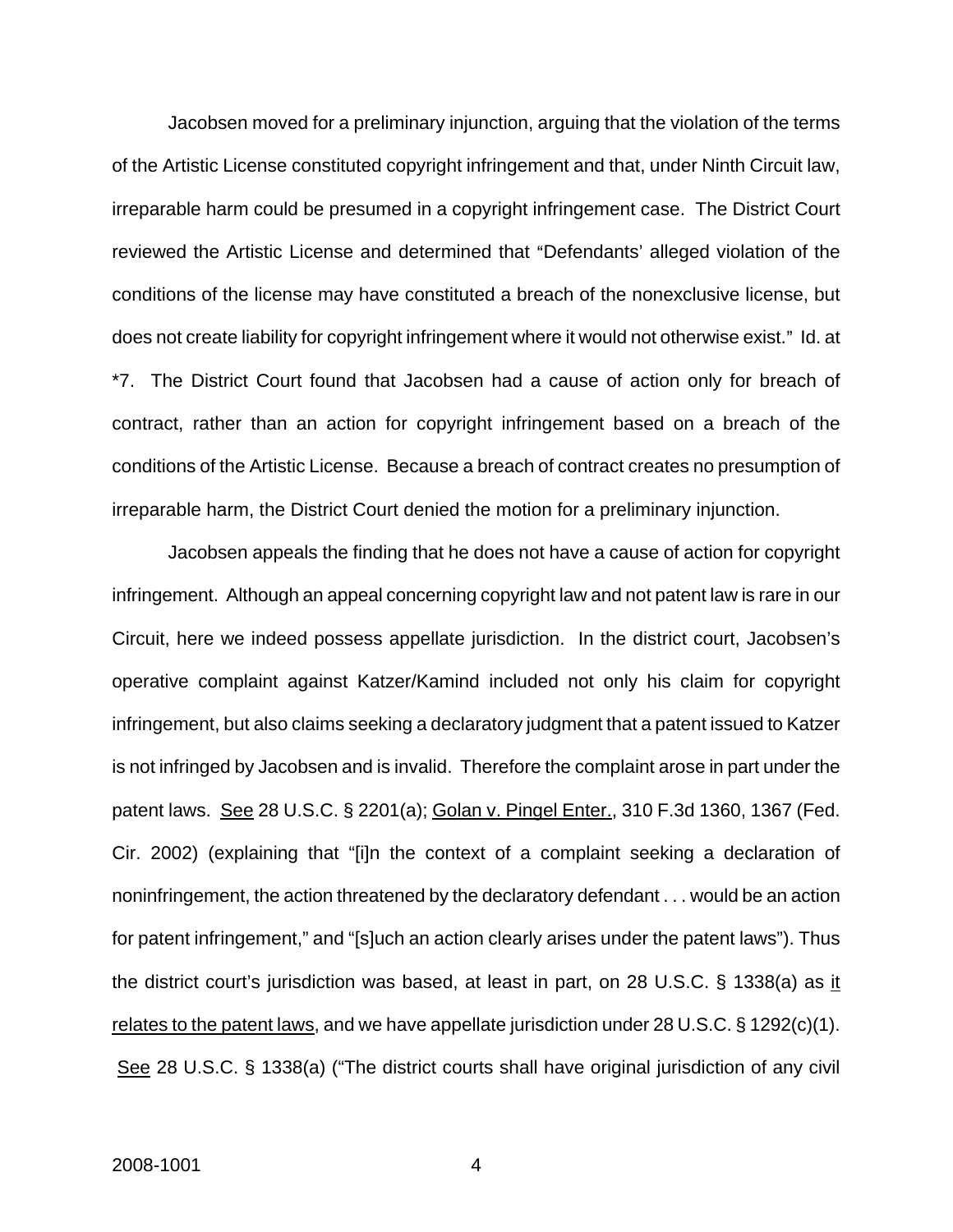action arising under any Act of Congress relating to patents, plant variety protection, copyrights and trademarks."); id. at § 1295(a)(1) (The Federal Circuit shall have exclusive jurisdiction "of an appeal from a final decision of a district court of the United States" if (1) "the jurisdiction of that court was based, in whole or in part, on section 1338 of this title" and (2) the case is not "a case involving a claim arising under any Act of Congress relating to copyrights, exclusive rights in mask works, or trademarks and no other claims under section 1338(a)."); id. at § 1292(c)(1) (Federal Circuit shall have jurisdiction over appeals from interlocutory orders of the district courts refusing injunctions "in any case over which the court would have jurisdiction of an appeal under section 1295").

II.

This Court looks to the interpretive law of the regional circuit for issues not exclusively assigned to the Federal Circuit. Hutchins v. Zoll Med. Corp., 492 F.3d 1377, 1383 (Fed. Cir. 2007). Under Ninth Circuit law, an order granting or denying a preliminary injunction will be reversed only if the district court relied on an erroneous legal premise or abused its discretion. Wright v. Rushen, 642 F.2d 1129, 1132 (9th Cir. 1981). A district court's order denying a preliminary injunction is reversible for factual error only when the district court rests its conclusions on clearly erroneous findings of fact. Sports Form, Inc. v. United Press Int'l, Inc., 686 F.2d 750, 753 (9th Cir. 1982).

In determining whether to issue a preliminary injunction, the Ninth Circuit requires demonstration of (1) a combination of probability of success on the merits and the possibility of irreparable harm; or (2) serious questions going to the merits where the balance of hardships tips sharply in the moving party's favor. Perfect 10, Inc. v. Amazon.com, Inc., 487 F.3d 701, 713-14 (9th Cir. 2007); Dep't of Parks & Recreation v.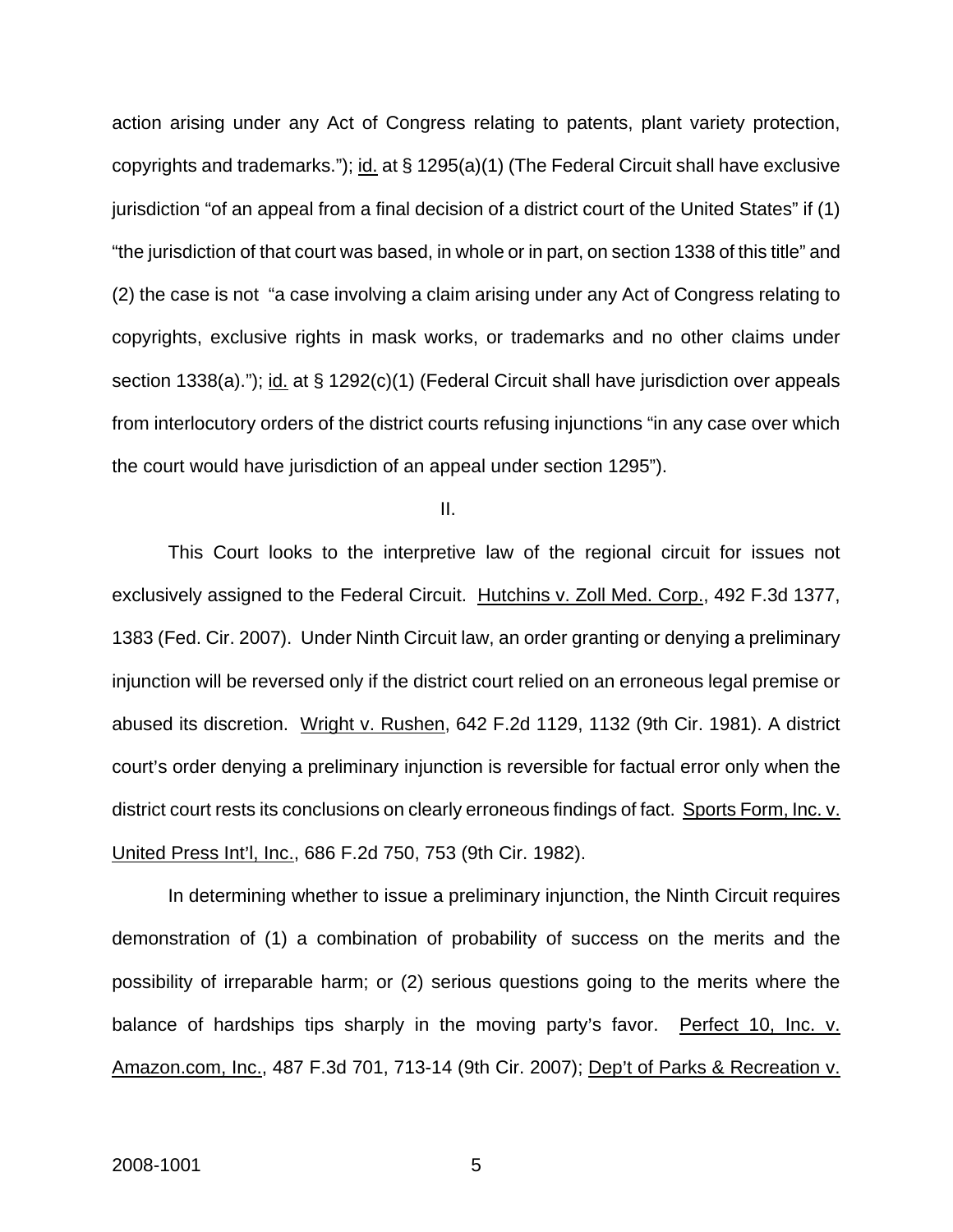Bazaar Del Mundo, Inc., 448 F.3d 1118, 1123 (9th Cir. 2006). In cases involving copyright claims, where a copyright holder has shown likelihood of success on the merits of a copyright infringement claim, the Ninth Circuit has held that irreparable harm is presumed. LGS Architects, Inc. v. Concordia Homes of Nev., 434 F.3d 1150, 1155-56 (9th Cir. 2006). But see MGM Studios, Inc. v. Grokster, Ltd., 518 F. Supp. 2d 1197, 1212 (C.D. Cal. 2007) (noting that "the longstanding rule that irreparable harm can be a presumed after a showing of likelihood of success for purposes of a copyright preliminary injunction motion may itself have to be reevaluated in light of eBay [Inc. v. MercExchange, L.L.C., 547 U.S. 388 (2006)]"). Thus, for a preliminary injunction to issue, Jacobsen must either show (1) a likelihood of success on the merits of his copyright infringement claim from which irreparable harm is presumed; or (2) a fair chance of success on the merits and a clear disparity in the relative hardships that tips sharply in his favor.

#### A.

Public licenses, often referred to as "open source" licenses, are used by artists, authors, educators, software developers, and scientists who wish to create collaborative projects and to dedicate certain works to the public. Several types of public licenses have been designed to provide creators of copyrighted materials a means to protect and control their copyrights. Creative Commons, one of the amici curiae, provides free copyright licenses to allow parties to dedicate their works to the public or to license certain uses of their works while keeping some rights reserved.

Open source licensing has become a widely used method of creative collaboration that serves to advance the arts and sciences in a manner and at a pace that few could have imagined just a few decades ago. For example, the Massachusetts Institute of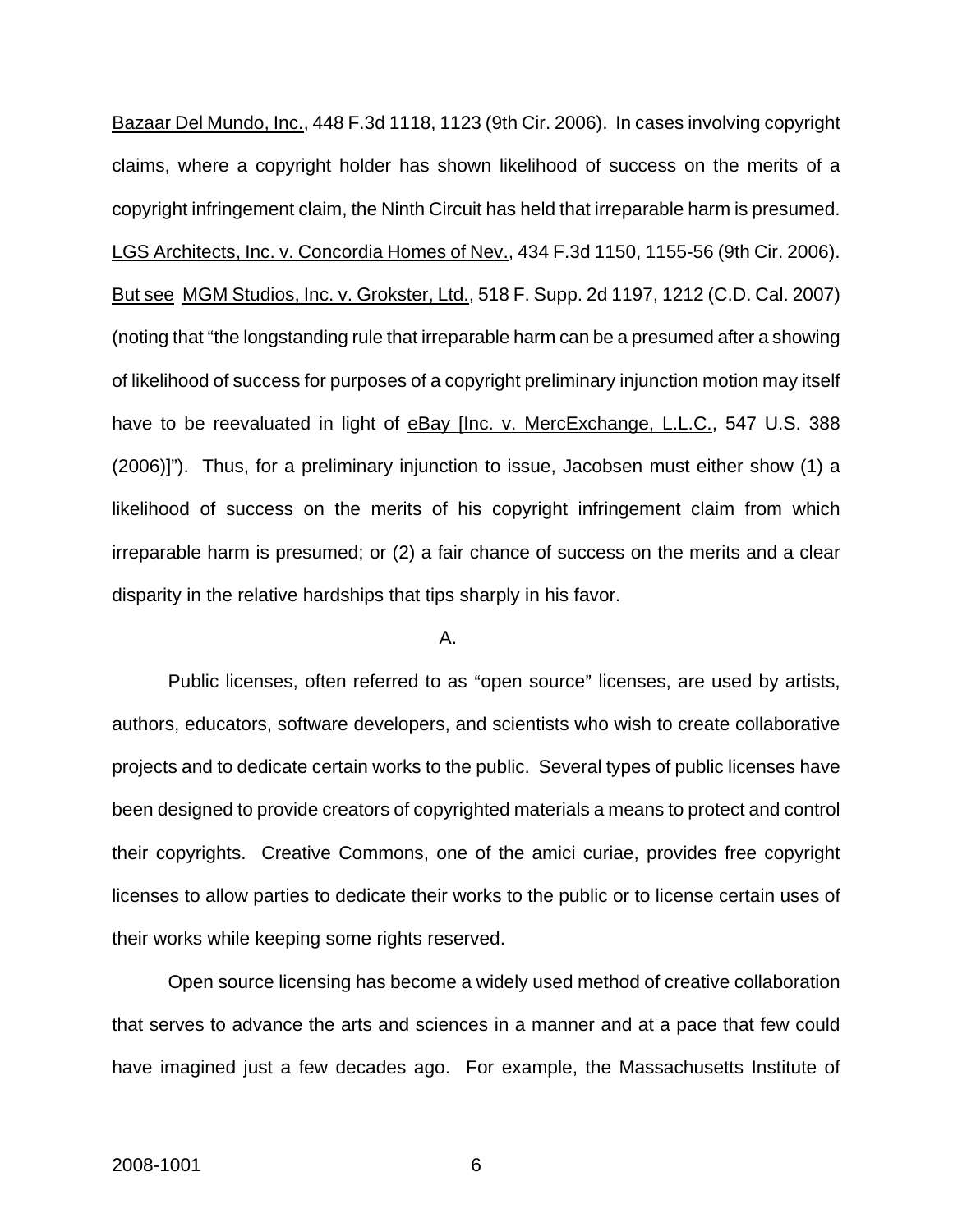Technology ("MIT") uses a Creative Commons public license for an OpenCourseWare project that licenses all 1800 MIT courses. Other public licenses support the GNU/Linux operating system, the Perl programming language, the Apache web server programs, the Firefox web browser, and a collaborative web-based encyclopedia called Wikipedia. Creative Commons notes that, by some estimates, there are close to 100,000,000 works licensed under various Creative Commons licenses. The Wikimedia Foundation, another of the amici curiae, estimates that the Wikipedia website has more than 75,000 active contributors working on some 9,000,000 articles in more than 250 languages.

Open Source software projects invite computer programmers from around the world to view software code and make changes and improvements to it. Through such collaboration, software programs can often be written and debugged faster and at lower cost than if the copyright holder were required to do all of the work independently. In exchange and in consideration for this collaborative work, the copyright holder permits users to copy, modify and distribute the software code subject to conditions that serve to protect downstream users and to keep the code accessible. $^2$  $^2$  By requiring that users copy and restate the license and attribution information, a copyright holder can ensure that recipients of the redistributed computer code know the identity of the owner as well as the scope of the license granted by the original owner. The Artistic License in this case also requires that changes to the computer code be tracked so that downstream users know what part of the computer code is the original code created by the copyright holder and what part has been newly added or altered by another collaborator.

<span id="page-7-0"></span><sup>&</sup>lt;sup>2</sup> For example, the GNU General Public License, which is used for the Linux operating system, prohibits downstream users from charging for a license to the software. See Wallace v. IBM Corp., 467 F.3d 1104, 1105-06 (7th Cir. 2006).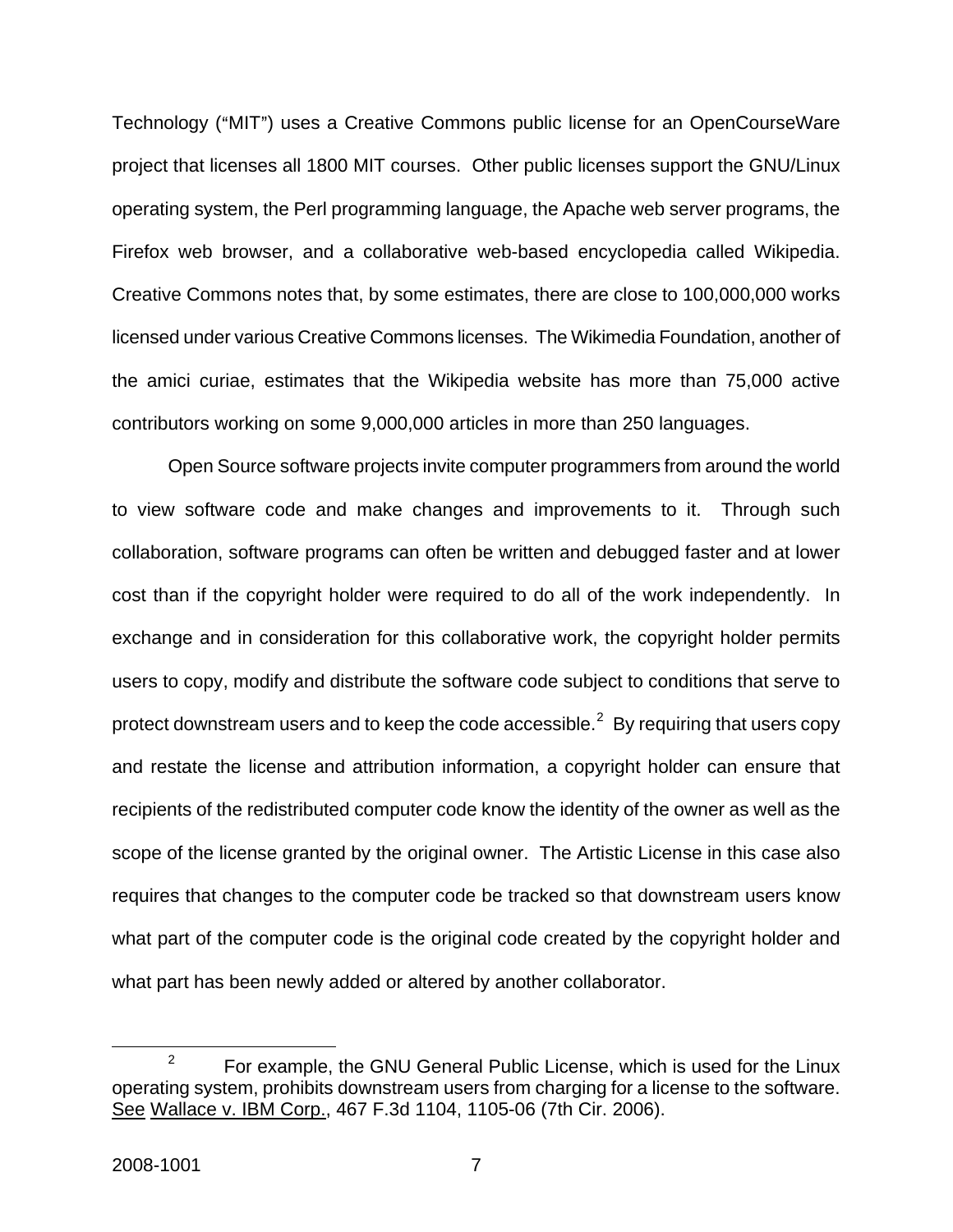Traditionally, copyright owners sold their copyrighted material in exchange for money. The lack of money changing hands in open source licensing should not be presumed to mean that there is no economic consideration, however. There are substantial benefits, including economic benefits, to the creation and distribution of copyrighted works under public licenses that range far beyond traditional license royalties. For example, program creators may generate market share for their programs by providing certain components free of charge. Similarly, a programmer or company may increase its national or international reputation by incubating open source projects. Improvement to a product can come rapidly and free of charge from an expert not even known to the copyright holder. The Eleventh Circuit has recognized the economic motives inherent in public licenses, even where profit is not immediate. See Planetary Motion, Inc. v. Techsplosion, Inc., 261 F.3d 1188, 1200 (11th Cir. 2001) (Program creator "derived value from the distribution [under a public license] because he was able to improve his Software based on suggestions sent by end-users. . . . It is logical that as the Software improved, more end-users used his Software, thereby increasing [the programmer's] recognition in his profession and the likelihood that the Software would be improved even further.").

#### B.

The parties do not dispute that Jacobsen is the holder of a copyright for certain materials distributed through his website. $^3\,$  $^3\,$  $^3\,$  Katzer/Kamind also admits that portions of the DecoderPro software were copied, modified, and distributed as part of the Decoder Commander software. Accordingly, Jacobsen has made out a prima facie case of copyright infringement. Katzer/Kamind argues that they cannot be liable for copyright

<span id="page-8-0"></span> $\frac{1}{3}$ 

 $3$  Jacobsen's copyright registration creates the presumption of a valid copyright.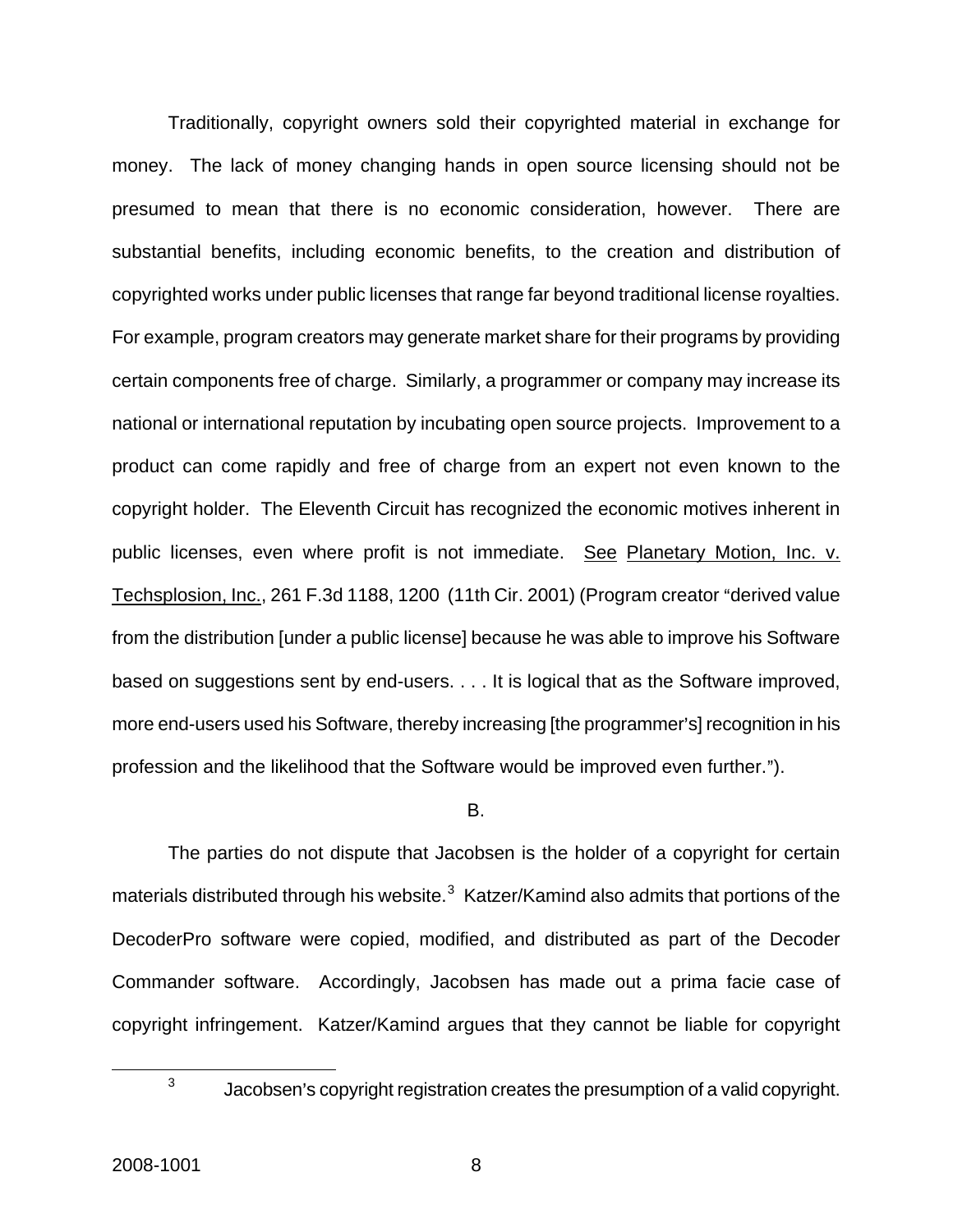infringement because they had a license to use the material. Thus, the Court must evaluate whether the use by Katzer/Kamind was outside the scope of the license. See

LGS Architects, 434 F.3d at 1156. The copyrighted materials in this case are

downloadable by any user and are labeled to include a copyright notification and a

COPYING file that includes the text of the Artistic License. The Artistic License grants

users the right to copy, modify, and distribute the software:

provided that [the user] insert a prominent notice in each changed file stating how and when [the user] changed that file, and provided that [the user] do at least ONE of the following:

a) place [the user's] modifications in the Public Domain or otherwise make them Freely Available, such as by posting said modifications to Usenet or an equivalent medium, or placing the modifications on a major archive site such as ftp.uu.net, or by allowing the Copyright Holder to include [the user's] modifications in the Standard Version of the Package.

b) use the modified Package only within [the user's] corporation or organization.

c) rename any non-standard executables so the names do not conflict with the standard executables, which must also be provided, and provide a separate manual page for each nonstandard executable that clearly documents how it differs from the Standard Version, or

d) make other distribution arrangements with the Copyright Holder.

The heart of the argument on appeal concerns whether the terms of the Artistic

License are conditions of, or merely covenants to, the copyright license. Generally, a

"copyright owner who grants a nonexclusive license to use his copyrighted material waives

his right to sue the licensee for copyright infringement" and can sue only for breach of

contract. Sun Microsystems, Inc., v. Microsoft Corp., 188 F.3d 1115, 1121 (9th Cir. 1999);

Graham v. James, 144 F.3d 229, 236 (2d Cir. 1998). If, however, a license is limited in

scope and the licensee acts outside the scope, the licensor can bring an action for

### See, e.g., Triad Sys. Corp. V. Se. Exp. Co., 64 F.3d 1330, 1335 (9th Cir. 1995).

<u>.</u>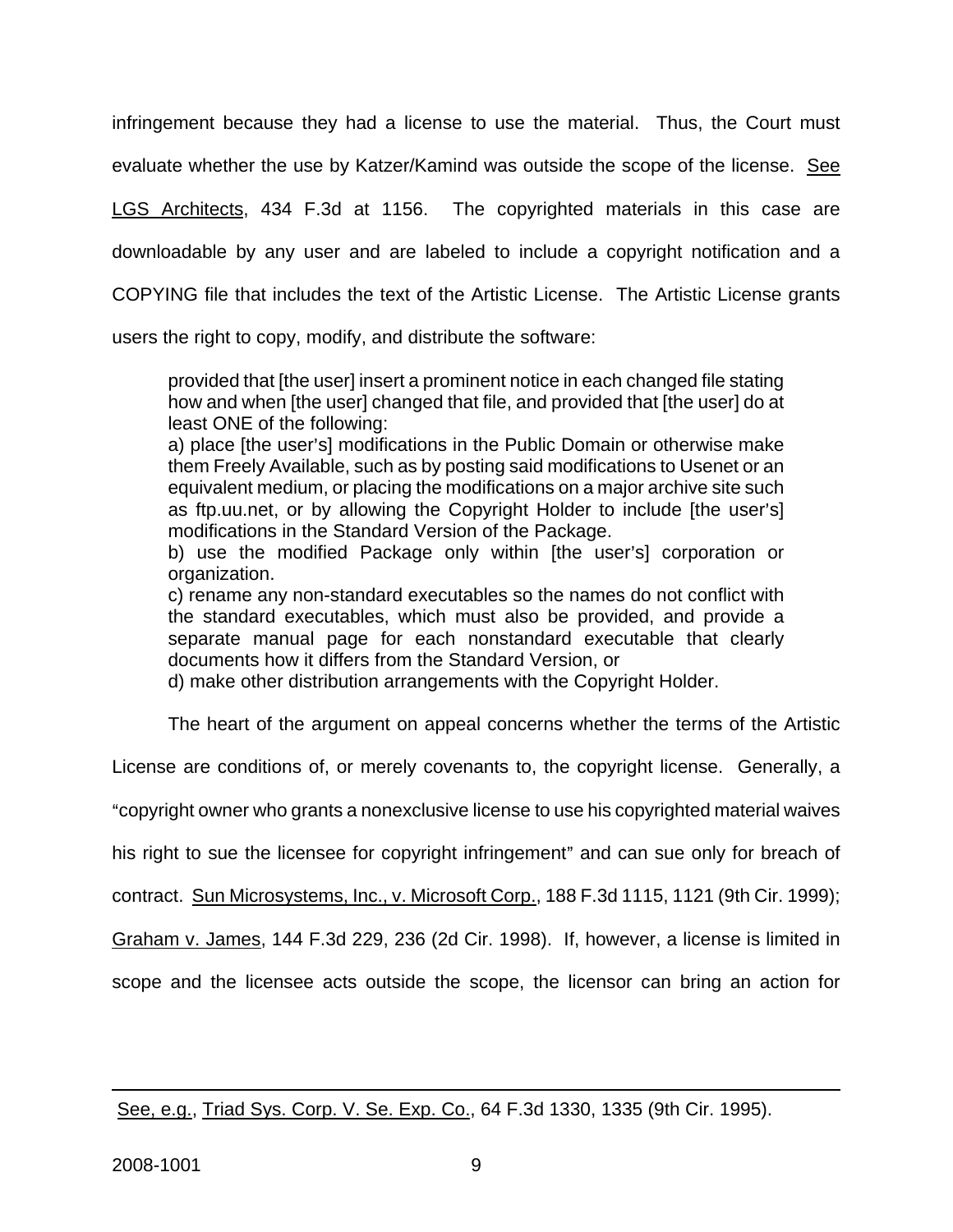copyright infringement. See S.O.S., Inc. v. Payday, Inc., 886 F.2d 1081, 1087 (9th Cir. 1989); Nimmer on Copyright, § 1015[A] (1999).

Thus, if the terms of the Artistic License allegedly violated are both covenants and conditions, they may serve to limit the scope of the license and are governed by copyright law. If they are merely covenants, by contrast, they are governed by contract law. See Graham, 144 F.3d at 236-37 (whether breach of license is actionable as copyright infringement or breach of contract turns on whether provision breached is condition of the license, or mere covenant); Sun Microsystems, 188 F.3d at 1121 (following Graham; independent covenant does not limit scope of copyright license). The District Court did not expressly state whether the limitations in the Artistic License are independent covenants or, rather, conditions to the scope; its analysis, however, clearly treated the license limitations as contractual covenants rather than conditions of the copyright license.<sup>[4](#page-10-0)</sup>

Jacobsen argues that the terms of the Artistic License define the scope of the license and that any use outside of these restrictions is copyright infringement. Katzer/Kamind argues that these terms do not limit the scope of the license and are merely covenants providing contractual terms for the use of the materials, and that his violation of them is neither compensable in damages nor subject to injunctive relief. Katzer/Kamind's argument is premised upon the assumption that Jacobsen's copyright gave him no economic rights because he made his computer code available to the public at no charge. From this assumption, Katzer/Kamind argues that copyright law does not recognize a

<span id="page-10-0"></span> $\frac{1}{4}$ The District Court held that "Defendants' alleged violation of the conditions of the license may have constituted a breach of the nonexclusive license . . . [and] the Court finds that Plaintiff's claim properly sounds in contract." Jacobsen, 2007 WL 2358628 at \*7. Thus, despite the use of the word "conditions," the District Court treated the terms of the Artistic License as contractual covenants which did not limit the scope of the license.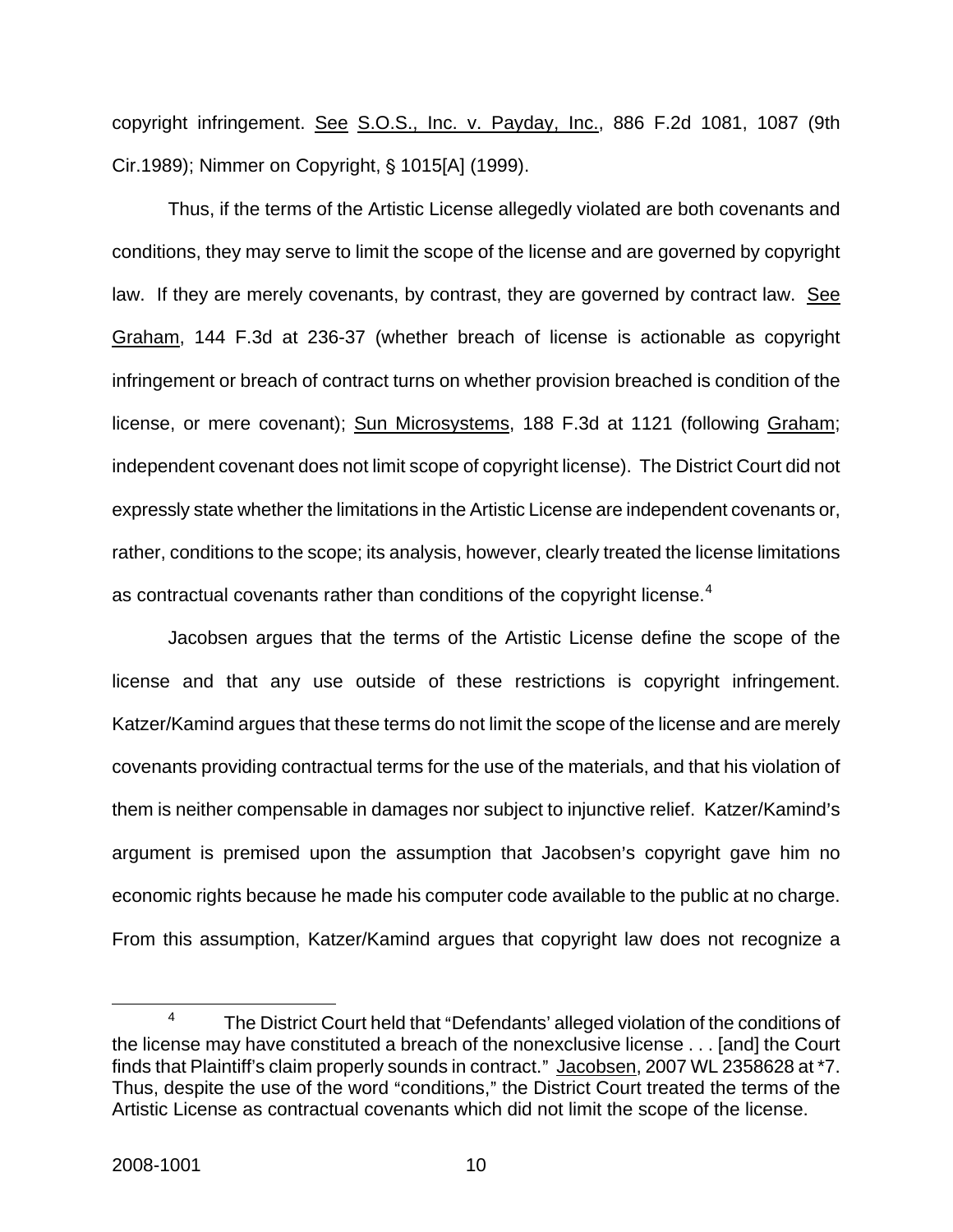cause of action for non-economic rights, relying on Gilliam v. ABC, 538 F.2d 14, 20-21 (2d Cir. 1976) ("American copyright law, as presently written, does not recognize moral rights or provide a cause of action for their violation, since the law seeks to vindicate the economic, rather than the personal rights of authors."). The District Court based its opinion on the breadth of the Artistic License terms, to which we now turn.

#### III.

The Artistic License states on its face that the document creates conditions: "The intent of this document is to state the conditions under which a Package may be copied." (Emphasis added.) The Artistic License also uses the traditional language of conditions by noting that the rights to copy, modify, and distribute are granted "provided that" the conditions are met. Under California contract law, "provided that" typically denotes a condition. See, e.g., Diepenbrock v. Luiz, 159 Cal. 716 (1911) (interpreting a real property lease reciting that when the property was sold, "this lease shall cease and be at an end, provided that the party of the first part shall then pay [certain compensation] to the party of the second part"; considering the appellant's "interesting and ingenious" argument for interpreting this language as creating a mere covenant rather than a condition; and holding that this argument "cannot change the fact that, attributing the usual and ordinary signification to the language of the parties, a condition is found in the provision in question") (emphases added).

The conditions set forth in the Artistic License are vital to enable the copyright holder to retain the ability to benefit from the work of downstream users. By requiring that users who modify or distribute the copyrighted material retain the reference to the original source files, downstream users are directed to Jacobsen's website. Thus, downstream users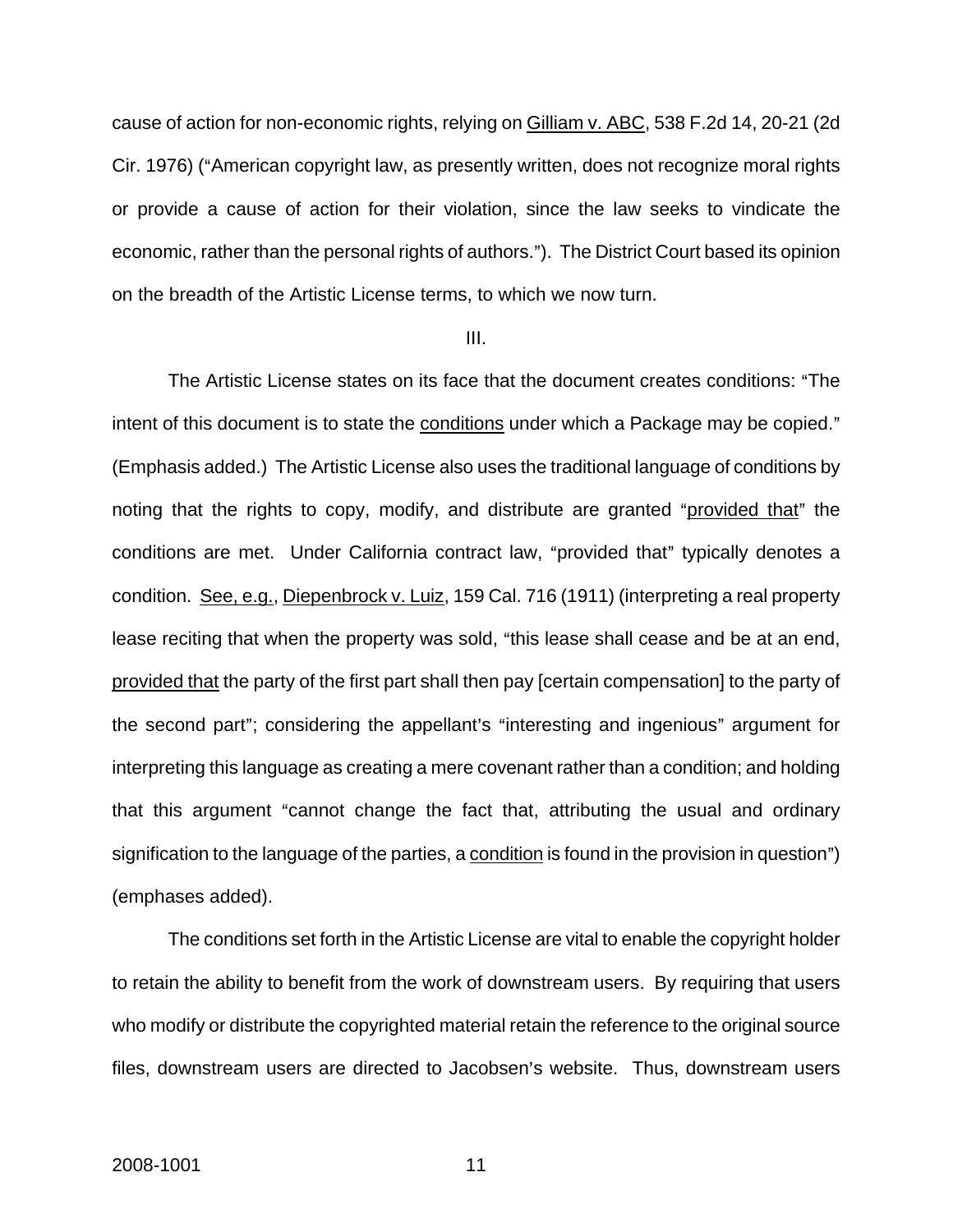know about the collaborative effort to improve and expand the SourceForge project once they learn of the "upstream" project from a "downstream" distribution, and they may join in that effort.

The District Court interpreted the Artistic License to permit a user to "modify the material in any way" and did not find that any of the "provided that" limitations in the Artistic License served to limit this grant. The District Court's interpretation of the conditions of the Artistic License does not credit the explicit restrictions in the license that govern a downloader's right to modify and distribute the copyrighted work. The copyright holder here expressly stated the terms upon which the right to modify and distribute the material depended and invited direct contact if a downloader wished to negotiate other terms. These restrictions were both clear and necessary to accomplish the objectives of the open source licensing collaboration, including economic benefit. Moreover, the District Court did not address the other restrictions of the license, such as the requirement that all modification from the original be clearly shown with a new name and a separate page for any such modification that shows how it differs from the original.

Copyright holders who engage in open source licensing have the right to control the modification and distribution of copyrighted material. As the Second Circuit explained in Gilliam v. ABC, 538 F.2d 14, 21 (2d Cir. 1976), the "unauthorized editing of the underlying work, if proven, would constitute an infringement of the copyright in that work similar to any other use of a work that exceeded the license granted by the proprietor of the copyright." Copyright licenses are designed to support the right to exclude; money damages alone do not support or enforce that right. The choice to exact consideration in the form of compliance with the open source requirements of disclosure and explanation of changes,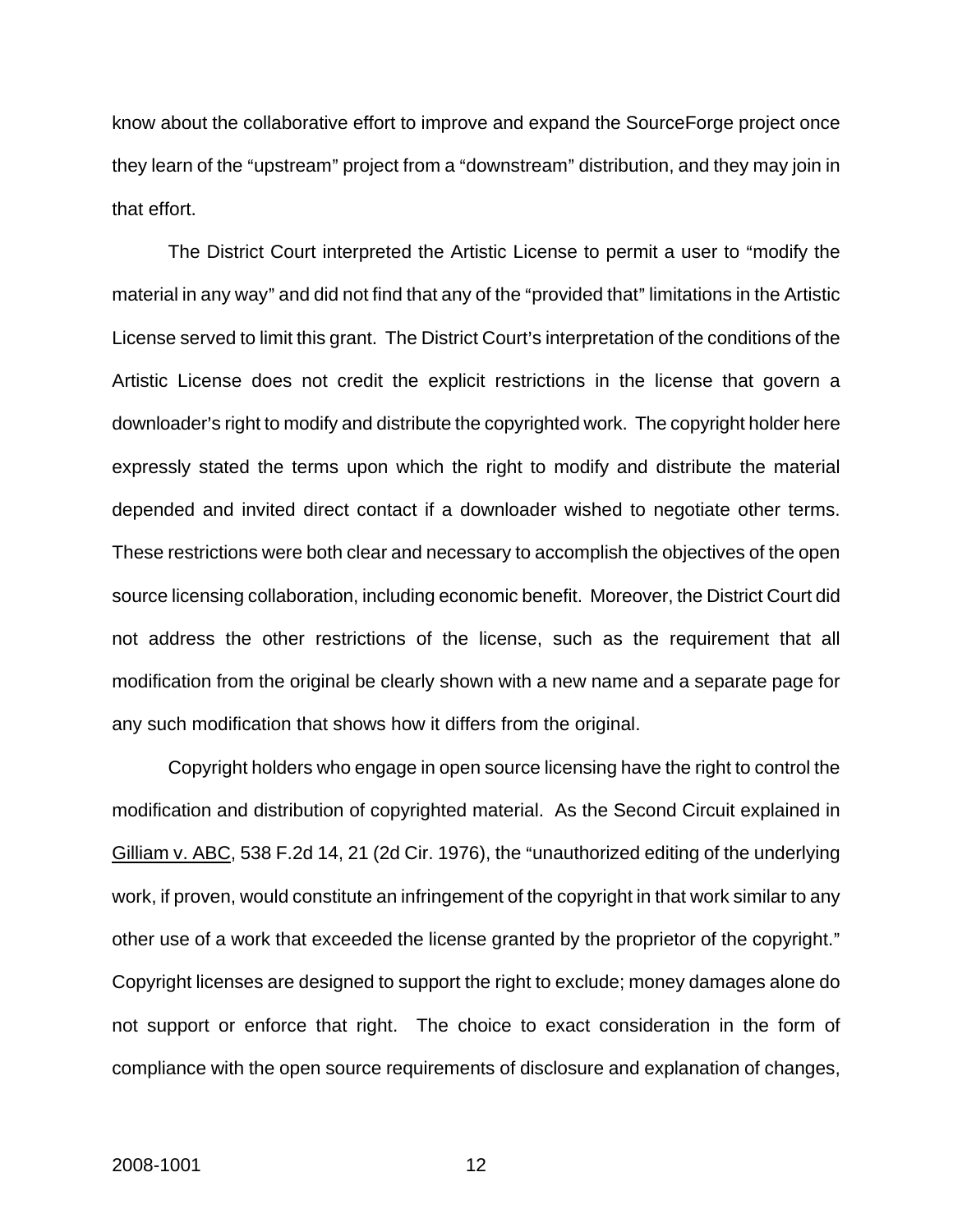rather than as a dollar-denominated fee, is entitled to no less legal recognition. Indeed, because a calculation of damages is inherently speculative, these types of license restrictions might well be rendered meaningless absent the ability to enforce through injunctive relief.

In this case, a user who downloads the JMRI copyrighted materials is authorized to make modifications and to distribute the materials "provided that" the user follows the restrictive terms of the Artistic License. A copyright holder can grant the right to make certain modifications, yet retain his right to prevent other modifications. Indeed, such a goal is exactly the purpose of adding conditions to a license grant.<sup>[5](#page-13-0)</sup> The Artistic License, like many other common copyright licenses, requires that any copies that are distributed contain the copyright notices and the COPYING file. See, e.g., 3-10 Nimmer on Copyright  $\S$  10.15 ("An express (or possibly an implied) condition that a licensee must affix a proper copyright notice to all copies of the work that he causes to be published will render a publication devoid of such notice without authority from the licensor and therefore, an infringing act.").

It is outside the scope of the Artistic License to modify and distribute the copyrighted materials without copyright notices and a tracking of modifications from the original computer files. If a downloader does not assent to these conditions stated in the COPYING

<span id="page-13-0"></span> $\frac{1}{5}$  $5$  Open source licensing restrictions are easily distinguished from mere "author attribution" cases. Copyright law does not automatically protect the rights of authors to credit for copyrighted materials. See Gilliam, 538 F.2d at 20-21 ("American copyright law, as presently written, does not recognize moral rights or provide a cause of action for their violation, since the law seeks to vindicate the economic, rather than the personal rights of authors."); Graham, 144 F.3d at 236. Whether such rights are protected by a specific license grant depends on the language of the license. See County of Ventura v. Blackburn, 362 F.2d 515, 520 (9th Cir. 1966) (copyright infringement found where the county removed copyright notices from maps licensed to it where the license granted the county "the right to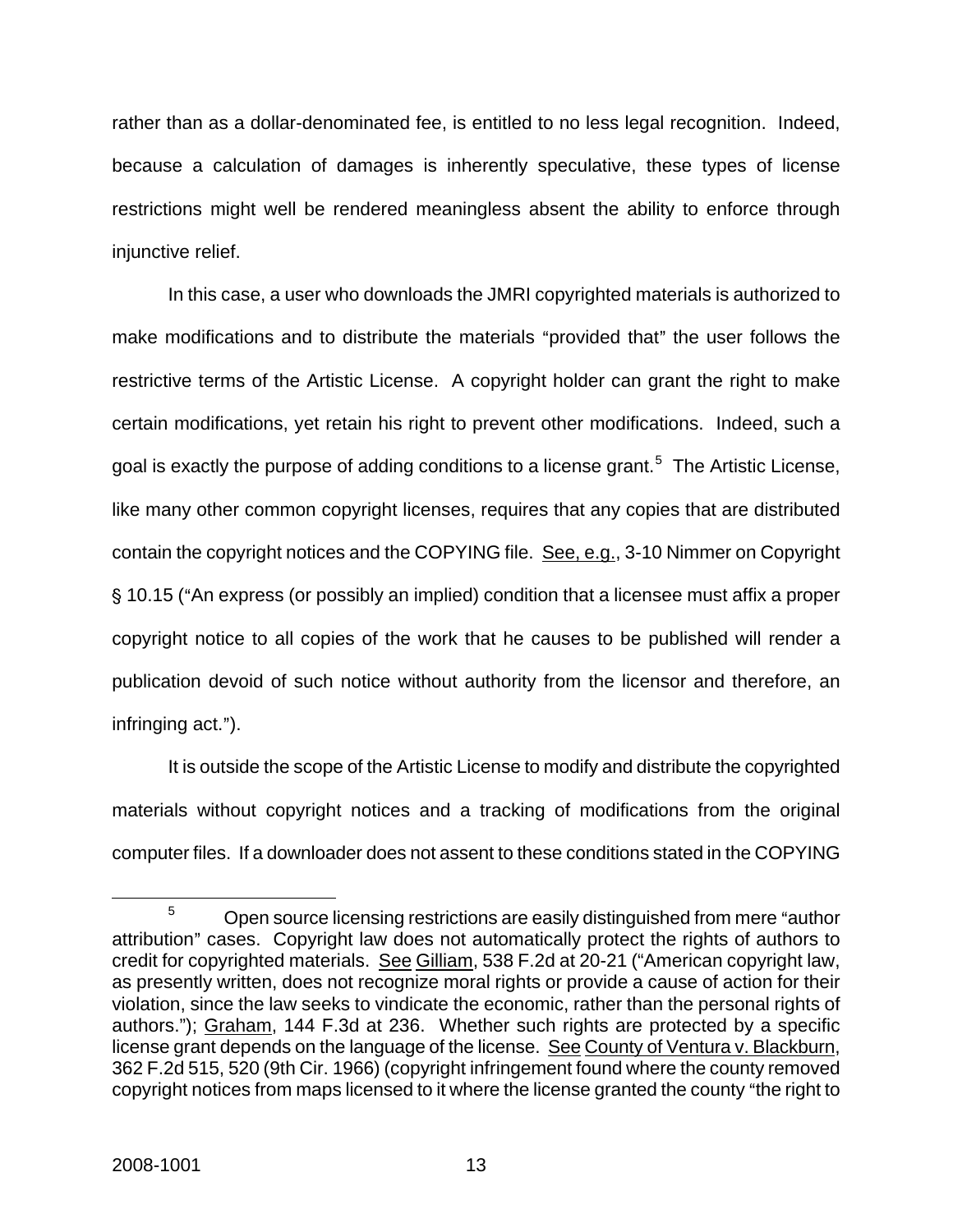file, he is instructed to "make other arrangements with the Copyright Holder." Katzer/Kamind did not make any such "other arrangements." The clear language of the Artistic License creates conditions to protect the economic rights at issue in the granting of a public license. These conditions govern the rights to modify and distribute the computer programs and files included in the downloadable software package. The attribution and modification transparency requirements directly serve to drive traffic to the open source incubation page and to inform downstream users of the project, which is a significant economic goal of the copyright holder that the law will enforce. Through this controlled spread of information, the copyright holder gains creative collaborators to the open source project; by requiring that changes made by downstream users be visible to the copyright holder and others, the copyright holder learns about the uses for his software and gains others' knowledge that can be used to advance future software releases.

IV.

obtain duplicate tracings" from photographic negatives that contained copyright notices).

 $\overline{a}$